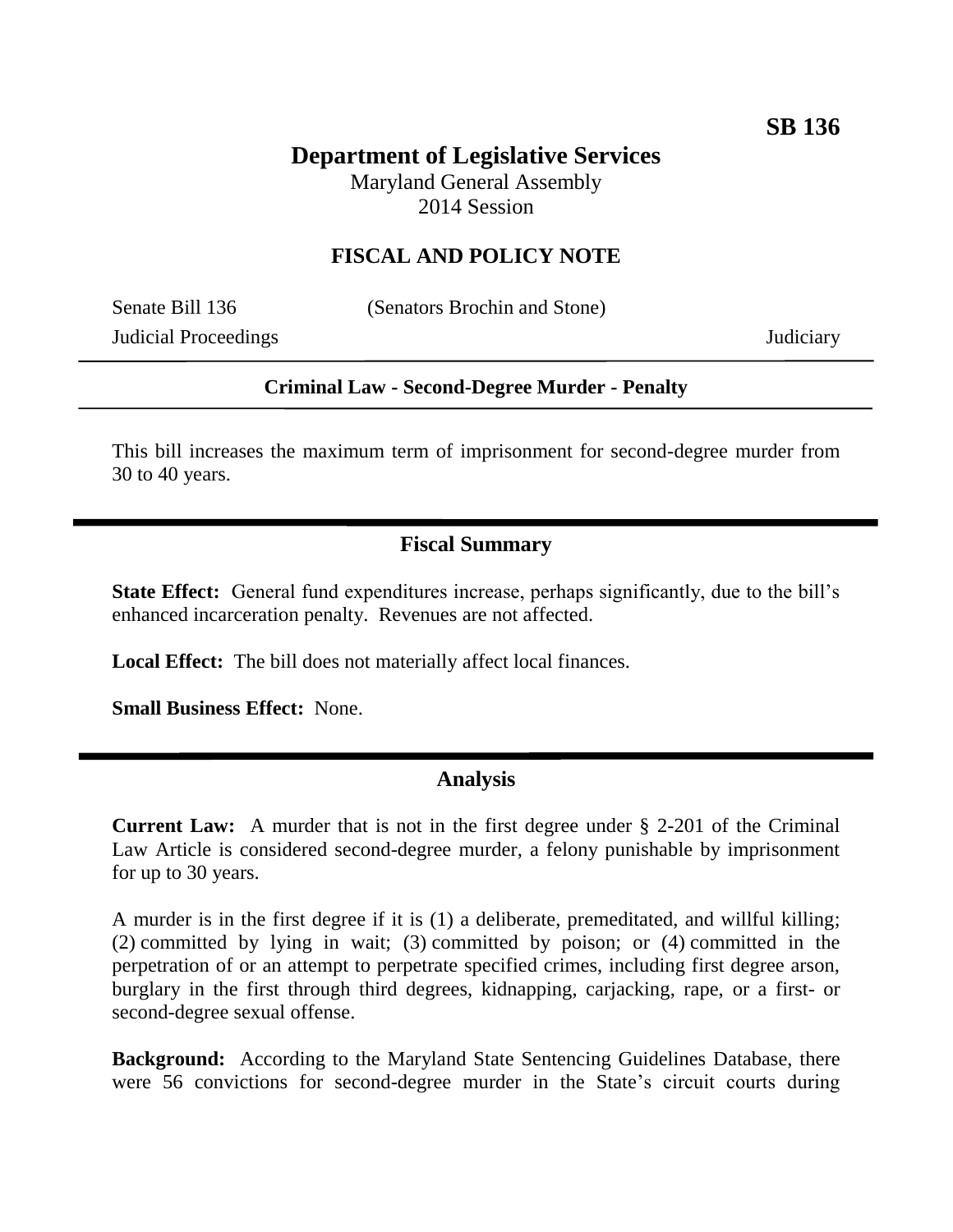fiscal 2013. The sentences imposed for these convictions ranged from 5 to 30 years, with an average sentence of 27.6 years, including suspended time. Excluding suspended time, the average sentence imposed was 23.6 years.

**State Expenditures:** General fund expenditures increase, perhaps significantly, as a result of the bill's increase of an existing incarceration penalty due to people being committed to State correctional facilities for longer periods of time. However, the extent of the bill's fiscal impact depends on judicial sentencing behavior.

As previously noted, the average sentence (excluding suspended time) for the 56 convictions for second-degree murder in fiscal 2013 was 23.6 years. This represents 78.7% of the maximum incarceration penalty available under current statute.

Persons serving a sentence longer than 18 months are incarcerated in State correctional facilities. Currently, the average total cost per inmate, including overhead, is estimated at \$3,100 per month. This bill alone, however, should not create the need for additional beds, personnel, or facilities. Excluding overhead, the average cost of housing a new State inmate (including variable health care costs) is about \$735 per month. Excluding all health care, the average variable costs total \$185 per month.

*For illustrative purposes only*, if judges sentence individuals convicted of second-degree murder to 78.7% of the 40-year maximum incarceration penalty under the bill, then the average sentence (excluding suspended time) imposed is 31.48 years. This represents an increase of 7.88 years in the average sentence.

The average variable cost (excluding health care costs) of housing an inmate in a State correctional facility is \$185 per month or \$2,220 per year. Applying this cost to the additional 7.88 years of incarceration mentioned above results in an additional expenditure of \$17,494 per individual convicted of second-degree murder under the bill.

Assuming that an average of 50 individuals are convicted of second-degree murder every year, general fund expenditures may increase by as much as \$874,860 for the additional 7.88 years of incarceration imposed on the annual cohort of individuals convicted of second-degree murder. This estimate does not account for additional applicable variables, such as diminution credits, sentences for more serious offenses imposed on individuals convicted of second-degree murder, and individuals convicted of multiple counts of second-degree murder.

However, as previously noted, the magnitude of the bill's fiscal impact depends on judicial sentencing behavior and the actual amount of additional incarceration time served by individuals convicted of second-degree murder under the bill's provisions.